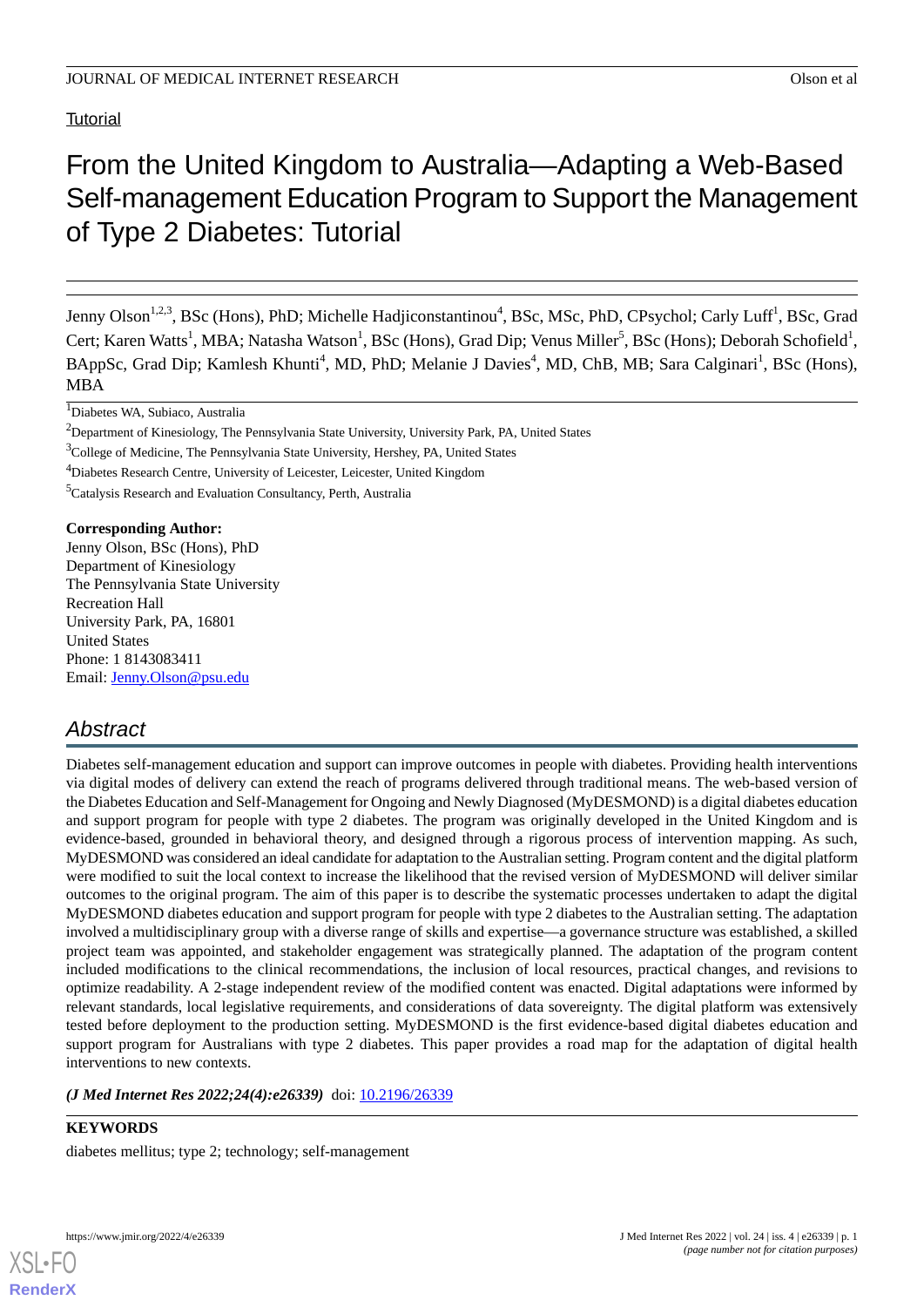## *Introduction*

#### **Background**

Diabetes is a chronic condition defined by high plasma glucose levels that can lead to an increased risk of serious health complications and premature mortality [[1\]](#page-9-0). The incidence of type 2 diabetes mellitus (T2DM) is increasing worldwide [[2\]](#page-9-1). In Australia, >1.2 million people are estimated to have diabetes [[3\]](#page-9-2). T2DM is the most common form of diabetes [\[4\]](#page-9-3), with almost 1 million Australian adults diagnosed with this condition [[5\]](#page-9-4). Moreover, it is estimated that there are an additional 500,000 undiagnosed cases of T2DM in Australia and a further 2 million people at high risk of developing the condition in the future [[3\]](#page-9-2).

A high proportion of people with T2DM experience long-term complications, including kidney disease, retinopathy, amputations, heart attacks, and stroke, associated with reduced life expectancy [[6\]](#page-9-5). Optimal management of T2DM to reduce the risk of long-term complications requires the adoption and maintenance of self-care behaviors, including healthy eating, physical activity, blood glucose monitoring, medication adherence, and behaviors that reduce the risk of complications (eg, foot checks), in addition to the application of cognitive strategies to facilitate problem solving and healthy coping [[7\]](#page-10-0).

Diabetes self-management education and support (DSMES) programs empower people with diabetes to be actively involved in their own self-care by supporting informed decision-making and the adoption and maintenance of self-care strategies and behaviors [[8\]](#page-10-1). DSMES has shown to be effective in reducing glycated hemoglobin  $A_{1c}$  (Hb $A_{1c}$ ) levels [[9](#page-10-2)] and decreasing the risk of all-cause mortality [\[10](#page-10-3)], as well as being cost-effective compared with usual care [[11\]](#page-10-4). One such program is the Diabetes Education and Self-Management for Ongoing and Newly Diagnosed (DESMOND) program available in the United Kingdom for people with T2DM, which was evaluated in a multicenter randomized controlled trial and was also found to be cost-effective [[12](#page-10-5)[,13](#page-10-6)]. This program was adapted and developed for the Australian population and found to be effective in increasing patient activation (ie, active involvement in self-management of health conditions) among people with T2DM in regional Western Australia (WA) [\[14](#page-10-7)]. DESMOND has since been incorporated into the suite of DSMES programs delivered and evaluated nationally throughout Australia [\[15](#page-10-8)].

Despite the utility and cost-effectiveness of DSMES programs such as DESMOND, face-to-face programs may not be accessible or suitable for all people with diabetes. In addition, particularly during COVID-19, web-based delivery as an option has been very attractive [\[16](#page-10-9),[17\]](#page-10-10). Common barriers to participation include logistical (eg, time and lack of transport or parking), medical (eg, a person has another health condition

that affects their ability to attend), financial (eg, costs associated with getting to a venue), emotional (eg, negative feelings with regard to groups), and cultural barriers (eg, beliefs and language) in addition to a lack of knowledge or no perceived benefit of attending such a program [[15\]](#page-10-8). Moreover, people with diabetes cannot be assumed to be homogeneous in terms of their engagement preferences when seeking participation in a health service [[18\]](#page-10-11). Individualized preferences should be taken into account in the design of support programs and services [[19\]](#page-10-12). The provision of alternative modes of participation is critical when the goal is to maximize participation rates and improve diabetes care.

In Australia in particular, access to programs can be affected by geographic remoteness, which affects the availability of health resources, accessibility, and the financial viability of facilitating programs and services in remote areas. Australia's population is dispersed over almost 7.7 million  $km^2$  [\[20](#page-10-13)]. To demonstrate the potential impact of geographic remoteness on face-to-face service delivery, a map of Australia by geographic remoteness is presented in [Figure 1](#page-2-0). Around one-third of the Australian population lives outside major cities [\[21](#page-10-14)], with age-standardized ratios of diabetes often higher in regional and remote areas than in major cities [[22\]](#page-10-15).

Web-based delivery of DSMES offers an opportunity to provide comprehensive coverage of education and support to otherwise difficult to reach populations. Such programs can mitigate many of the barriers associated with attendance to face-to-face programs, particularly in the Australian context where the population is dispersed over a vast geographical area.

Participation in DSMES via web-based modes of delivery has increased significantly in recent years [[23\]](#page-10-16). Such programs are effective in improving knowledge and glycemic control when compared with usual care [[24\]](#page-10-17) and have been associated with improved well-being outcomes in people with T2DM [[25\]](#page-10-18). Hadjiconstantinou et al [\[26](#page-10-19)] recently adapted the face-to-face version of DESMOND to a digital platform in accordance with the intervention-mapping approach [\[27](#page-10-20)]. The adoption and implementation of this digital program, named MyDESMOND, in the UK setting are currently under evaluation. Early findings suggest that the program is effective in reducing diabetes distress and improving self-efficacy in diabetes self-management [[17\]](#page-10-10). MyDESMOND is an interactive digital program to support people living with T2DM. The digital platform has functionalities including educational material; booster sessions; peer support chat forum; *ask the expert*; integration with commercially available activity trackers; a decision maker (ie, personalized goal setting); and tracking of  $HbA<sub>1c</sub>$ , blood pressure, cholesterol, weight, and waist measurements.

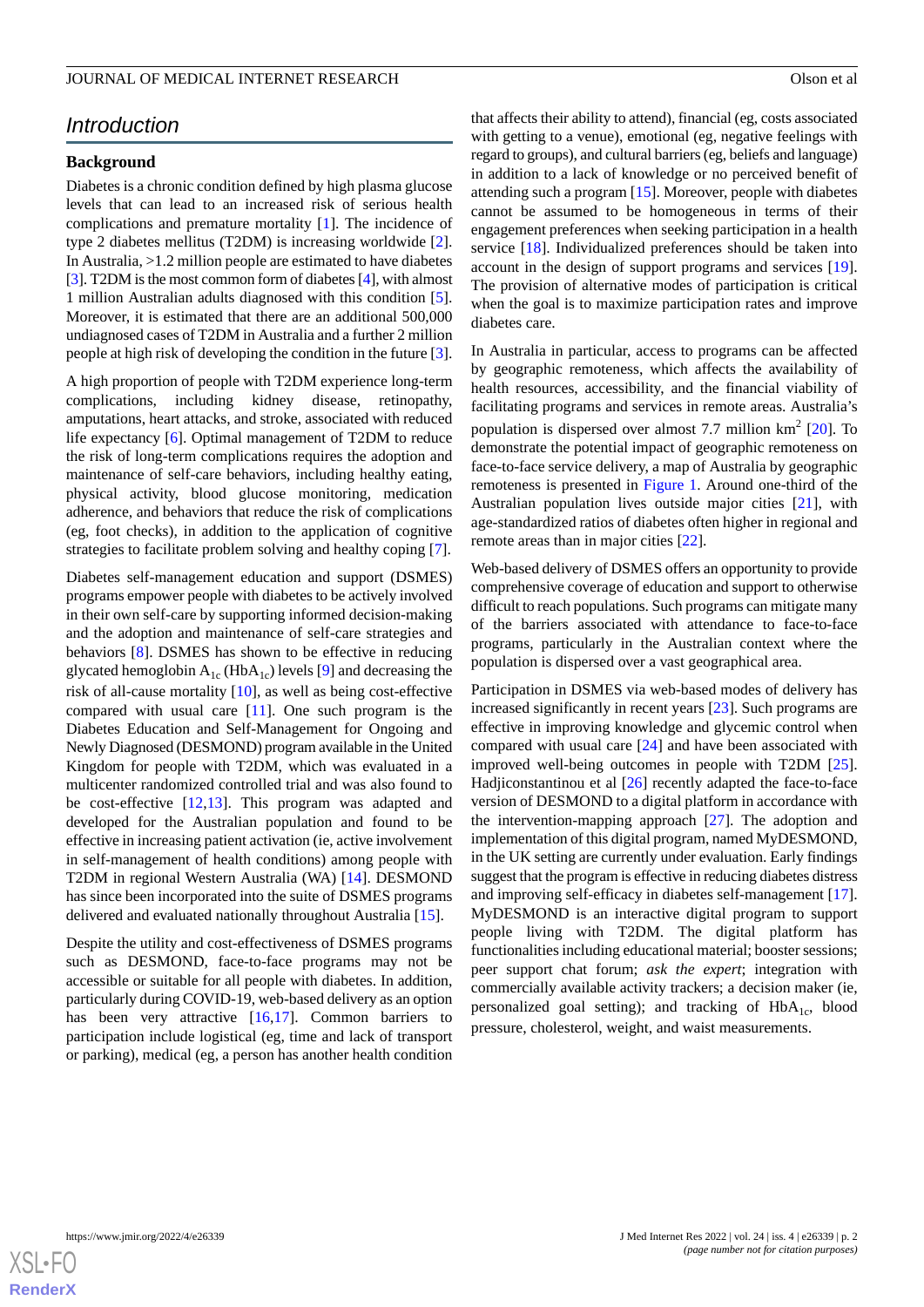<span id="page-2-0"></span>Figure 1. Map of Australia by geographic remoteness.



#### **Objective**

The aim of this paper is to describe the systematic process undertaken to adapt MyDESMOND to the Australian setting in readiness for consumer pilot-testing. This systematic approach considered the relevant social, cultural, environmental, and policy-level factors of influence to develop the first web-based DSMES program for people with T2DM in Australia. The description of this work provides a road map for others to follow when adapting comprehensive digital self-management programs to local contexts to ensure that such programs meet the needs and priorities of all stakeholders (eg, consumers, service providers, health systems, and governments) and are fit for purpose for implementation in a new setting.

## *Methods*

#### **Overview**

In December 2018, following a *request-for-quote* process, the Australian Government Department of Health (hereon referred to as *the Department*) commissioned Diabetes WA, National Diabetes Services Scheme (NDSS) Agent for WA, to adapt, pilot, evaluate, and implement MyDESMOND in the Australian setting. The process undertaken to adapt the program to the Australian context is the focus of this paper.

The adaptation of MyDESMOND to the Australian context involved three key areas of focus: (1) establishment of the project team and carefully planned engagement with stakeholders, (2) content adaptation, and (3) digital adaptation. These areas of focus are summarized in the project road map presented in [Figure 2](#page-3-0) and described in further detail below.

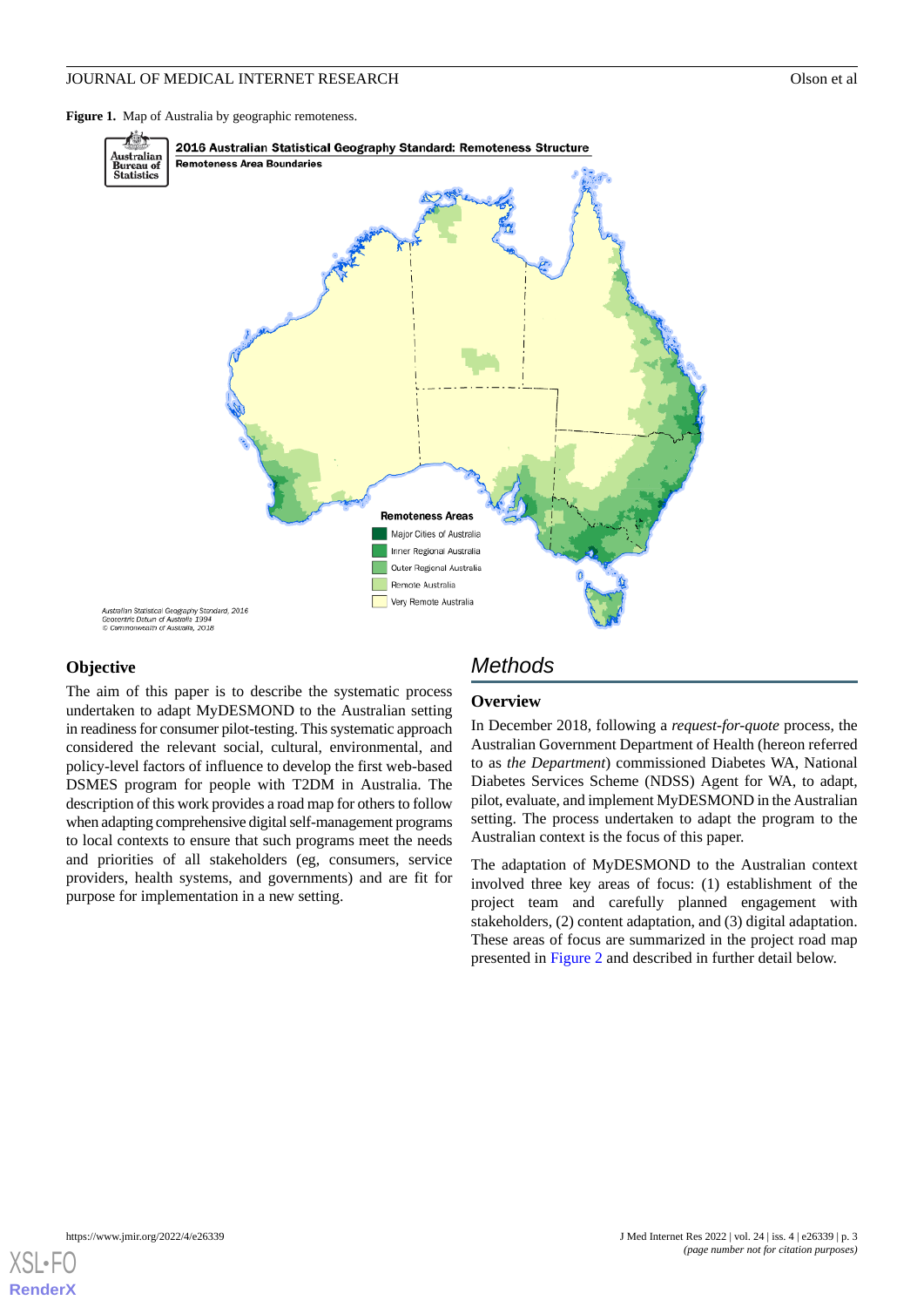<span id="page-3-0"></span>**Figure 2.** Project roadmap for the adaptation of MyDESMOND.



## **Establishment of Project Team and Engagement With Stakeholders**

<span id="page-3-1"></span>The first stage of the project to adapt MyDESMOND involved the establishment of a governance structure, appointment of the project team, and planning for stakeholder engagement. An organizational chart portraying the roles and responsibilities of the governing bodies, project management team, and key stakeholders is presented in [Figure 3](#page-3-1) and described in further detail below.

**Figure 3.** MYDESMOND governance, project management, and stakeholders.



## *Establishment of a Governance Structure*

A steering committee of senior stakeholders was established to provide overall governance of the project, including the Chief Executives from Diabetes WA, Diabetes Australia, and Diabetes Tasmania; the General Manager of the NDSS; and the Directors

[XSL](http://www.w3.org/Style/XSL)•FO **[RenderX](http://www.renderx.com/)**

of Diabetes Products, NDSS Enhancements, and Chronic Disease Policy from the Department. The role of the steering committee was to make recommendations in relation to project plans, budgets, and timelines and to broadly monitor progress and risks throughout the life of the project. This included recommendations as to how MyDESMOND (1) integrated with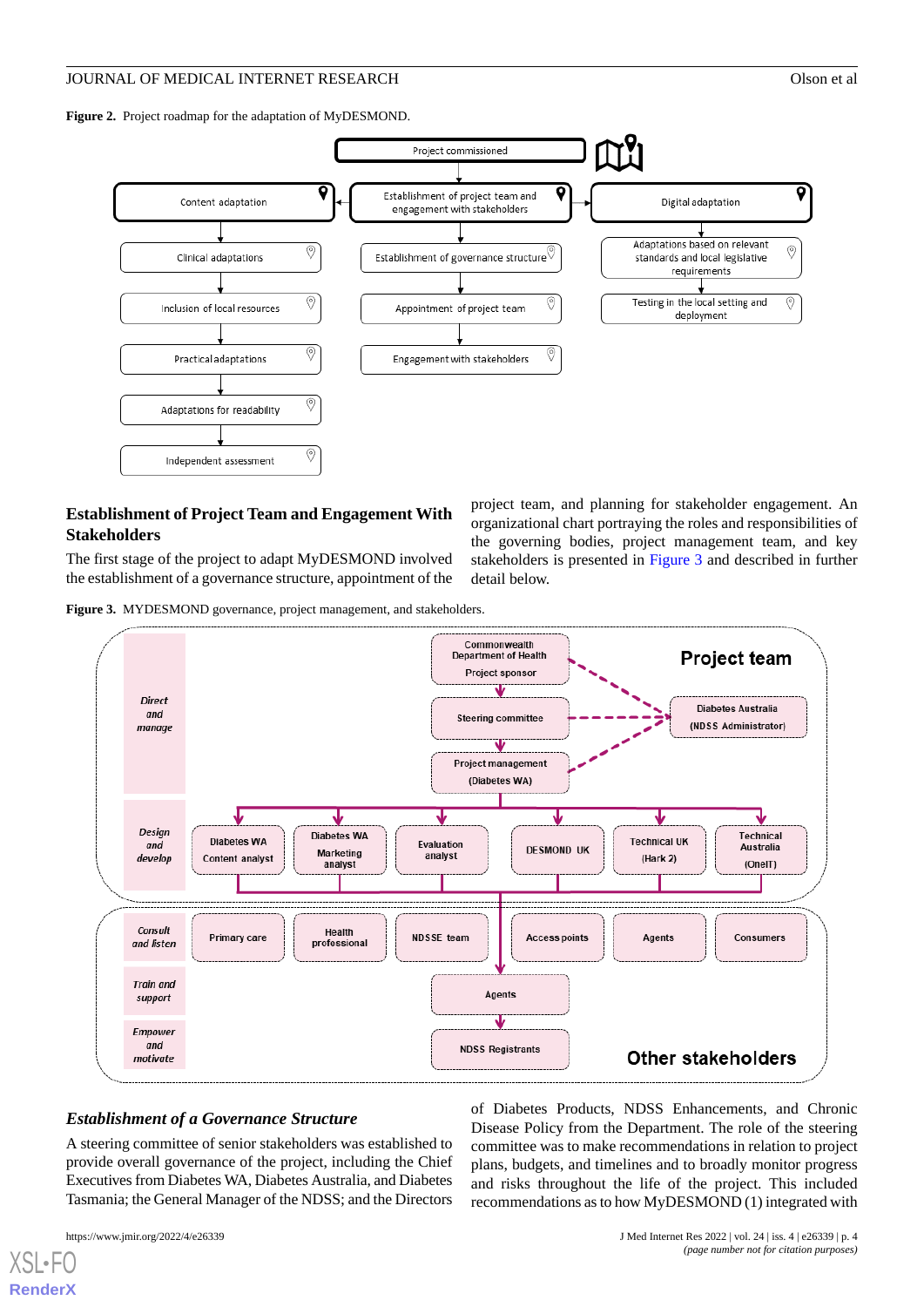and complemented without duplicating existing NDSS services delivered by Diabetes Australia and Agents of the NDSS across Australia; (2) complied with relevant government policy, the overarching NDSS service agreement, and individual NDSS Agent agreements; (3) met relevant standards for NDSS content, review, and approvals; (4) complied with local data privacy, cyber security, and other internet technology security requirements of the NDSS and government policy; (5) managed risks, defined as any event or condition with the potential to affect achievement of project objectives; and (6) could be delivered in accordance with agreed budgets and time frames.

## *Appointment of the Project Team*

Diabetes WA was responsible for the day-to-day operation of the project. A project management team was appointed. The team, led by an experienced project manager, included Credentialled (accredited) Diabetes Educators (CDEs); content, marketing, and evaluation analysts; and a digital systems consultant. The team met weekly and was responsible for all aspects of developing, managing, and monitoring the project work plan and for securing appropriate resources to ensure the successful completion of the project.

## *Engagement With Stakeholders*

A working group comprising representatives of the state and territory Agents of the NDSS, Diabetes Australia, and the Department was also established. The purpose of the group was to foster communication, collaboration, and input into planning for the adaptation, eventual pilot-testing, and implementation of MyDESMOND at the operational level. The group provided advice and support to the project management team to ensure that the program complemented and integrated with existing education and support services and materials provided through the NDSS, met appropriate standards for content, and included appropriate processes for approval and review.

A plan to guide stakeholder engagement and communication was developed and approved by the Agent working group and steering committee to ensure optimal stakeholder awareness, engagement, motivation, and satisfaction. The development of the plan involved four key processes: (1) identification of internal and external stakeholders likely to be affected by project processes or outcomes; (2) analysis of the level of interest, influence, and involvement in the project; (3) consideration of how to best manage stakeholder expectations during the project to maximize support and minimize the potential for conflict; and (4) planning to regularly update and review stakeholder expectations and building strategies to maintain stakeholder engagement and support throughout the life of the project. The plan included a matrix identifying key project stakeholders in addition to the type of information to be communicated, appropriate channels for communication, and the planned frequency and timing of communication activities. The matrix can be viewed in [Multimedia Appendix 1](#page-9-6).

## **Content Adaptation**

#### *Overview*

 $XS$ -FO **[RenderX](http://www.renderx.com/)**

The content of MyDESMOND was adapted to ensure that the program was (1) culturally and contextually appropriate for the Australian setting, (2) consistent with the content of the face-to-face version of DESMOND already being delivered in Australia, and (3) aligned with Australian clinical guidelines for the management of T2DM. The content was adapted by a CDE who was also accredited to facilitate the face-to-face adaptation of DESMOND in Australia and by an experienced content analyst. The process initially involved a detailed review of the UK version of MyDESMOND to identify program elements requiring adaptation. The program content was also compared with the Australian *DESMOND Newly Diagnosed and Foundation: Educator Manual and Curriculum 2015* [\[28](#page-10-21)] previously adapted for face-to-face delivery of DESMOND in the Australian context. As a result of this work, adaptations were made to program text, quizzes, videos, fact sheets, and the decision maker and health tracker (ie, biomedical) parameters. This process resulted in (1) clinical adaptations, (2) inclusion of local resources, (3) practical adaptations, and (4) adaptations for readability, followed by (5) a 2-step process of independent

## *Clinical Adaptation*

assessment.

The clinical guidelines for the management of T2DM cited throughout MyDESMOND were amended in accordance with Australian recommendations and guidelines. Targeted  $HbA_{1c}$ levels were amended from 6.5% to 7% (48-53 mmol/mol) [[29\]](#page-11-0). Blood glucose targets were amended from UK standards (ie, 4-7 before meals and <8.5 two hours after) to 6 to 8 mmol/L fasting and 8 to 10 mmol/L after meals [[29\]](#page-11-0). References to medications were updated to reflect those available in Australia [[29,](#page-11-0)[30\]](#page-11-1). Smoking was included in the list of known risk factors for the development of T2DM [\[29](#page-11-0)]. Content describing nutritional information was also adapted. For example, information about the fat content of packaged food included on food labels was amended to reflect local standards [[31\]](#page-11-2). Australian guidelines for physical activity and sedentary behavior were referenced [\[32](#page-11-3)] in addition to Exercise and Sport Science Australia's position statement on exercise prescription for patients with T2DM and prediabetes [[33\]](#page-11-4).

#### *Inclusion of Local Resources*

Links and references to UK-focused consumer resources were replaced with links and references to Australian resources. For example, references to services and resources provided through the National Health Service (NHS) in the United Kingdom were replaced with references and links to the services and resources provided through the NDSS in Australia. These included references to the NDSS website landing page and information about blood glucose monitoring; management of hypoglycemia; sick days; medications; food labels; physical activity; sexual health and diabetes; the diabetes annual cycle of care; and advice on driving, travel, healthy cooking, and eating out [\[34](#page-11-5)]. Other local resources included information from the Heart Foundation [[35\]](#page-11-6), Nutrition Australia [[36\]](#page-11-7), and the Australian Government dietary guidelines [[31\]](#page-11-2) and physical activity guidelines [[32\]](#page-11-3).

## *Practical Adaptation*

A variety of additional practical adaptations were also made to MyDESMOND. These included the conversion of all units of measurement to be consistent with Australian standards. For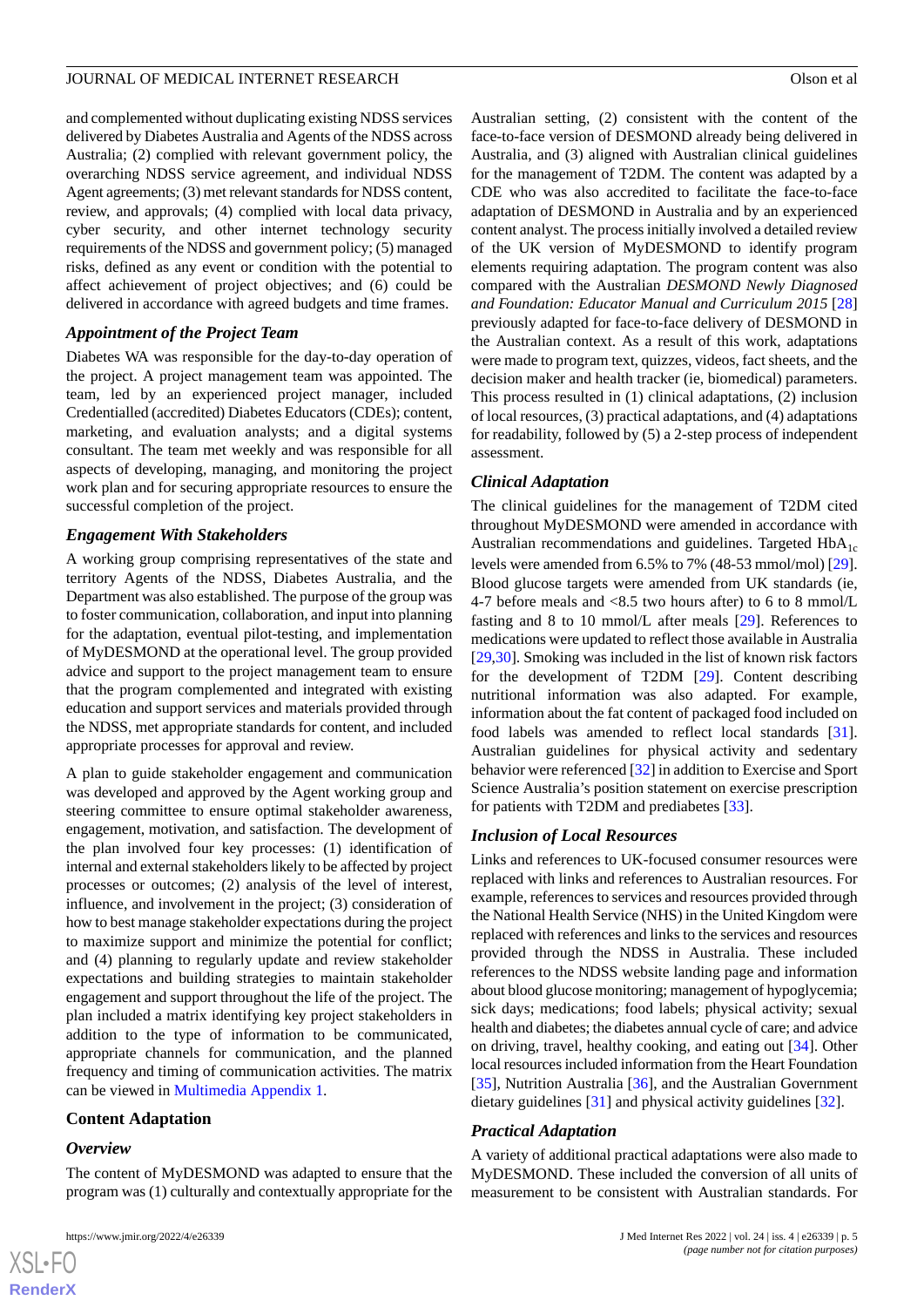example, calories were changed to kilojoules, and ounces were changed to grams. Spelling and grammar were also edited to reflect locally accepted conventions (eg, *programme* was changed to *program*). Branding throughout the program was amended from that of the NHS and the Leicester Diabetes Centre to that of the Australian Government Department of Health and the NDSS. References accrediting the Leicester Diabetes Centre for the original program design were retained. Embedded videos were refilmed to reflect the changes to program content and local language accents and included the stories of Australian people living with T2DM. Images were adapted to suit the Australian context. To ensure consistent formatting throughout the program, the images were edited by the Leicester Diabetes Centre. Processes for registration were also updated to be contextually relevant. This included data to be collected in relation to the participants'postcode information (ie, Australian postcodes), gender (ie, male, female, and X—*other*), ethnicity (ie, including response options for Aboriginal and Torres Strait Islanders), and registrant identification (ie, NDSS registration number rather than NHS number).

## *Ensuring Readability*

Given Australia's multicultural diversity, including migrants of non–English-speaking background, it was important to ensure that MyDESMOND was appropriate for people with lower levels of English literacy. Each learning session and booster session throughout the program was reviewed against the NDSS readability checklist [[37\]](#page-11-8). The purpose of the checklist is to ensure that the content of NDSS materials is suitable for people living with diabetes with low levels of English proficiency and health literacy. The checklist includes items describing appropriate use of language (eg, *Choose words that are familiar and culturally appropriate for your readers*), sentence structure (eg, *Use one idea per sentence*), type of information to be included (eg, *Tell your readers how to get more help or information*), design features (eg, *Choose a colour scheme that is not distracting*), and pictures (eg, *use pictures, logos or photographs to add meaning to the text*).

The readability of MyDESMOND was also assessed using the Flesch–Kincaid Scale [\[38](#page-11-9)], a scale that has commonly been applied to assess the readability of health information materials [[39\]](#page-11-10). The score was calculated using the proofing feature in Word for Microsoft 365 [\[40](#page-11-11)]. The targeted reading level was equivalent to grade 7-9 (approximate age 13-15 years) as specified in the NDSS readability standards [\[37](#page-11-8)]. Specific content assessed at a level higher than this was revised, ensuring that the language, length, and complexity of the sentences were appropriate for the targeted level of readability. Furthermore, to enhance the accessibility of MyDESMOND, we presented content in a variety of formats, including text, videos, video transcripts, and simple pictures.

#### *Independent Assessment*

Upon completion of the amendments to the program content, MyDESMOND was subjected to a 2-stage process of

independent assessment to confirm that the content was appropriate for the Australian context and complied with all relevant standards and guidelines. First, a review was conducted by 2 external CDEs (ie, these CDEs were not affiliated with Diabetes WA or otherwise involved in the MyDESMOND project). The program was then sent to the Medical Education and Scientific Advisory Council for review. The Medical Education and Scientific Advisory Council is a body maintained by the Australian Diabetes Educators Association and the Australian Diabetes Society and provides strategic advice to the NDSS on medical, educational, and scientific matters. The results of these 2 stages of review confirmed that the content of MyDESMOND was consistent with relevant standards and guidelines and, therefore, likely to be suitable for Australian consumers.

#### **Digital Adaptation**

#### *Overview*

The digital specifications of MyDESMOND were modified to suit the Australian setting. This part of the project was overseen by a member of the project management team who was an experienced project systems consultant. Coding and development work outside of the content management system was undertaken by the UK-based developers of the original MyDESMOND platform. The modifications were guided by a software and system development life cycle approach. Such approaches offer a stage-based conceptualization of the life of a system or software from inception to maintenance [[41\]](#page-11-12). The format of life cycle models and the terms applied to describe the stages of the life cycle vary between models depending on the context and intended application [\[41](#page-11-12)]. As shown in [Figure](#page-6-0) [4,](#page-6-0) stages may include requirement gathering and analysis, design, development, testing, deployment, and maintenance.

The requirement gathering and analysis phase of a life cycle typically involves identification of stakeholder needs and building understanding of how users will interact with the system and how the system should function. Given that MyDESMOND had been developed and offered to people with T2DM in the United Kingdom, this phase of the project involved ensuring that the program met local standards and legislative requirements for information and data management. The design phase of the life cycle usually involves the determination of a high-level system design, whereas the development phase involves the configuration of the infrastructure as well as database and system coding. In the case of MyDESMOND, this work had been undertaken by a UK-based web developer when the program was originally developed. The next phase of the life cycle involved testing to verify that the system worked as expected under conditions simulating *real life*. Deployment occurs when system functionality is verified and involves the release of the software or system to end users. When a system is deployed and users start to interact with it, issues or defects may be identified, at which point the life cycle continues to evolve.

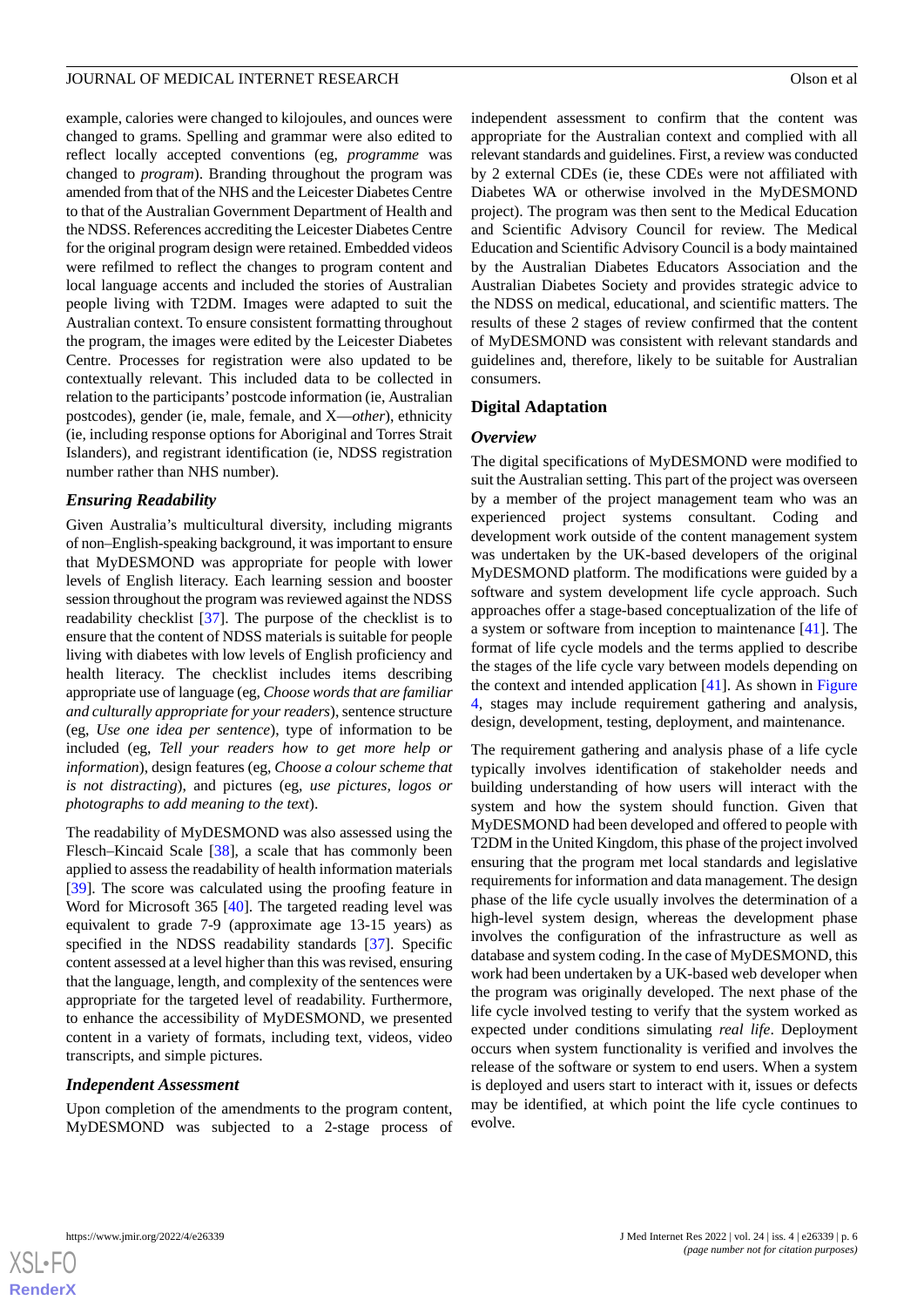<span id="page-6-0"></span>**Figure 4.** Software development life cycle.



## *Adaptations Based on Relevant Standards and Local Legislative Requirements*

MyDESMOND was adapted to meet relevant standards and local legislative requirements for best-practice information and data management. Relevant standards and legislation informing local adaptations included (1) the National Institute of Standards and Technology [\[42](#page-11-13)] information system security plan template; (2) the Australian Government protective security policy framework [\[43](#page-11-14)], including policies related to sensitive and classified information, access to information, safeguarding information from cyber threats, and robust information and communication technology systems; (3) the Australian *Privacy Act 1988* [[44\]](#page-11-15) and Privacy Principles [\[45](#page-11-16)], including standards, rights, and obligations around the collection, use, and disclosure of personal information, the organization's governance and accountability, the integrity and collection of personal information, and the rights of individuals to access their personal information; and (4) infrastructure and software security controls aligned with the Australian Government information security manual [[43\]](#page-11-14) for the requisite information classification.

The review of relevant standards and local legislation resulted in changes to the program privacy policy and terms and conditions and the addition of a feature to enable users to opt in or out to receive future direct marketing campaigns. More specifically, the amendments included (1) strengthening passphrase (password) management practices for user accounts, including the adoption of protocols for the frequency of required changes to passphrases and limitations on the frequency of user-instigated daily password changes, the reuse of passphrases, and the use of sequential passphrases; (2) implementation of multifactor authentication; (3) recording of relevant information for logged events, including a description of the event, the date and time it occurred, and the users, processes, and equipment involved; and (4) implementation of the Secure Hash Algorithm 2 family of Secure Hash Algorithms [[46\]](#page-11-17) for enhanced data security.

To ensure data sovereignty, whereby MyDESMOND data were stored and accessible only from within Australia [[47\]](#page-11-18), the application was installed on Australian servers in accordance with the Secure Shell Protocol [\[48](#page-11-19)]. The Secure Shell Protocol ensures secure remote logging and network services over insecure networks through processes of authentication and encryption.

#### *Testing*

The Australian MyDESMOND platform was tested to validate that the program functioned as specified and, thus, could be considered *production-ready*. A test plan outlining the strategies for testing and execution and the processes for test management was developed. The plan was reviewed by key stakeholders before its execution to foster commitment to resourcing and time frames.

Testing focused on the functionality of the platform (ie, the application functioned as intended), capacity for backup and recovery (ie, verifying that the system had appropriate methods for data replication and that data could be effectively restored if required), and penetration (ie, identification of vulnerabilities in the infrastructure and software that might be exploited to compromise the confidentiality, integrity, or availability of the system). Additional nonfunctional testing typically conducted at this stage of the development life cycle (eg, availability, reliability, and performance) was not required as the MyDESMOND Australia installation had been configured to replicate the UK environment, which had been operating nationally in the United Kingdom since 2018 with >15,000 users (well in excess of anticipated user numbers for the Australian pilot).

The project team developed test cases for each function and feature of MyDESMOND to identify inputs and expected outputs, allow for remediation of issues where the actual output varied from anticipated outputs, and identify opportunities to improve user experience. The cases were manually executed by professional test engineers using a range of common web browsers (eg, Google Chrome, Safari, Internet Explorer, and

[XSL](http://www.w3.org/Style/XSL)•FO **[RenderX](http://www.renderx.com/)**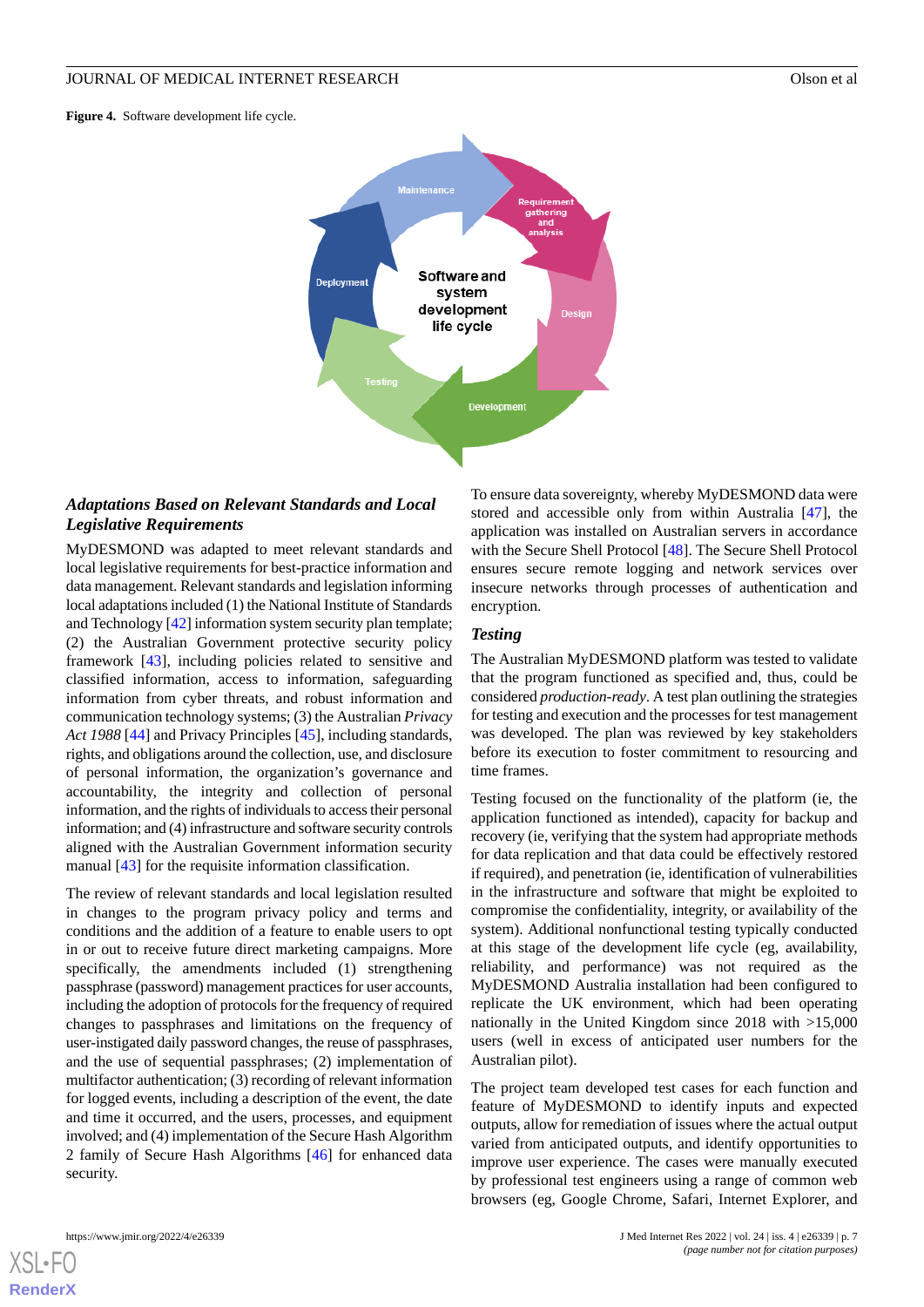Firefox) and devices (eg, desktop and laptop computers and iOS and Android phones and tablets). Project team members participated in testing (eg, project managers and coordinators, CDEs, marketing coordinators, and evaluation coordinators). Testing was repeated when system shortfalls were identified and rectified. In total, 736 test cases were executed on web browsers, and 566 were executed on devices. More than 100 issues were reported and categorized according to severity (eg, low, medium, and high). No issues were categorized as *high*. Examples of issues included duplication of words, poor rendering of display, inaccurate or unhelpful error messages, incorrect navigation, inappropriate or missing verification and validation, and problems connecting with third-party services. Upon completion of testing, MyDESMOND was profiled as *low-risk* and determined as functionally fit for purpose in the Australian setting. The disaster recovery plan was successfully tested, with the system fully recovered and restored. Specialist internet technology security consultants conducted penetration testing to simulate a malicious user both with and without credentials. This test demonstrated that MyDESMOND was not susceptible to cyberattacks and would not expose users to unacceptable risk. Upon completion of functional, disaster recovery, and penetration testing, MyDESMOND was recommended for deployment to the production environment in preparation for consumer pilot-testing.

## *Discussion*

## **Principal Findings**

The steps outlined in this paper facilitated the cultural adaptation of MyDESMOND, the first evidence-based web-based DSMES program for Australian people living with T2DM. By documenting the systematic approach, including the appointment of a multidisciplinary project management team, active stakeholder engagement, and the specific processes undertaken to adapt program content and the digital platform, this paper provides a road map for others to follow when adapting digital health programs for delivery in new contexts.

Adaptation of existing evidence-based health programs to new settings has the potential to introduce services into new environments in a cost-effective and timely manner with reasonable prospects of successful outcomes [[49\]](#page-11-20). However, health interventions interact with features of the context in which they are embedded; it cannot be assumed that an intervention that is effective in one setting will be effective in another setting [[50\]](#page-11-21). Adaptations to suit the characteristics of the new setting can enhance the likelihood that the intervention will achieve similar outcomes to those realized in the original setting [[50\]](#page-11-21). The adaptation of MyDESMOND optimized the program for delivery in the Australian setting. The approach undertaken—including the selection of an existing suitable and effective program; review of original program materials; identification of localized objectives, core components, and mismatches between the original program and new context; and adaptation of original materials—was consistent with established frameworks for the adaptation of traditional health programs for use in new contexts [[49\]](#page-11-20).

The incorporation of stakeholder input into the design of behavioral interventions to improve public health is critical, as is the development of strategies for optimal and sustained stakeholder engagement [[51\]](#page-11-22). The engagement of a diverse group of stakeholders in the contextual adaptation of MyDESMOND facilitated input and *buy-in* from funders, service providers, health professionals, and others who stood to be affected by the implementation of the program in the short and long term. Inclusion of these parties from project instigation to piloting, evaluation, and implementation improves the likelihood of ongoing *buy in* and support from those who have influence over program delivery, thereby enhancing the potential sustainability of the program in the future.

#### **Strengths and Limitations**

A strength of this work is the adoption of an existing evidence-based program grounded in behavioral theory and designed using a systematic intervention-mapping approach [[26\]](#page-10-19). It is recommended that health intervention design be informed by theoretical frameworks [\[27](#page-10-20)], and evidence shows that theory-based interventions are effective in improving  $HbA_{1c}$ levels, self-efficacy, diabetes knowledge, and self-care behaviors in people with T2DM [\[52](#page-11-23)]. Thus, when choosing an appropriate digital DSMES program to support Australians with T2DM, MyDESMOND was an ideal candidate. MyDESMOND Australia is evidence-based, underpinned by behavioral theory, and optimized for delivery in the Australian setting, thereby increasing the likelihood that it will be effective in improving outcomes in Australians with T2DM.

Robust security and privacy protections for the rights of consumers are key to ensure that digital health interventions are effective, safe, and trusted by users; a proactive approach that considers potential and emerging threats, relevant standards and legislative requirements, and evolving ethical issues is essential [[53\]](#page-11-24). Accordingly, the identification of relevant standards and laws for digital information, combined with extensive localized testing of the MyDESMOND platform, is a strength of this work. Moreover, the appropriateness of the adaptations to program content and the digital platform included processes for external review and system testing, respectively. The incorporation of these processes provided checks and balances to confirm that MyDESMOND was likely to be contextually appropriate and suitable for use among Australians with T2DM.

We followed a systematic approach to adapt MyDESMOND to the Australian setting. However, there are limitations that need to be acknowledged. When working with project stakeholders, it is critical to collaboratively establish and agree on detailed timelines, systematic work plans, and goal-setting processes with continual revision of standards set and group norms [[27\]](#page-10-20). Despite a priori planning of strategies for optimal stakeholder engagement, the high level of project governance by senior stakeholders from a range of external organizations with competing agendas led to delays in the establishment of the initial MyDESMOND project plan. In addition, although the 2-stage review process of program content provided some assurance of the cultural appropriateness of the adaptations, the time taken by external assessors to review and provide feedback

 $XS$ -FO **[RenderX](http://www.renderx.com/)**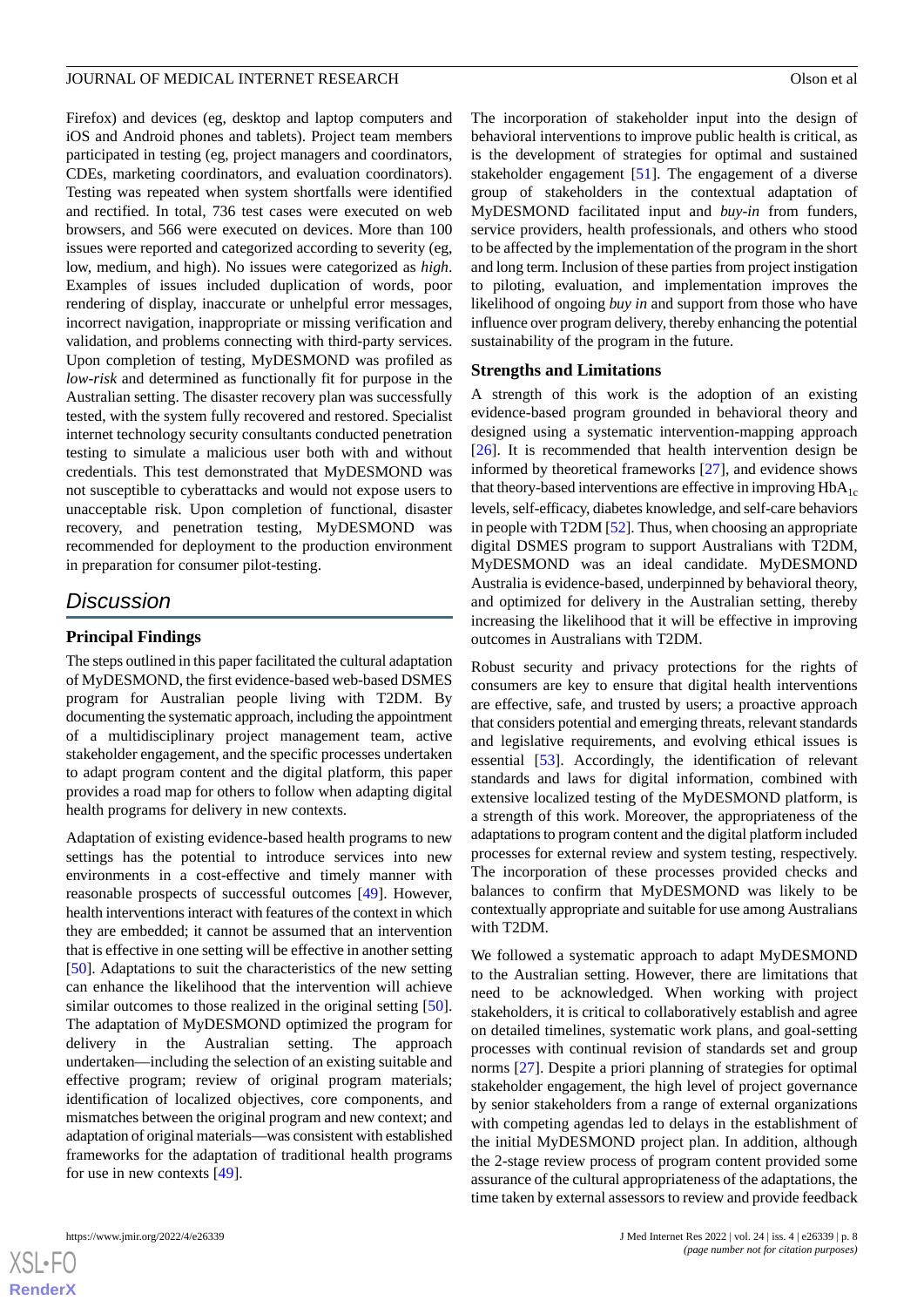was underestimated, leading to further project delays. However, these delays did not affect the quality or overall timeline of the project.

Delays were also experienced in adapting the MyDESMOND digital platform owing to a lack of system administrator training or hand over and lack of architectural diagrams and administrator guides or description of access levels. This resulted in a process of trial and error as the local project team learned how to navigate the system. To mitigate this unforeseen issue, we engaged a content editor experienced in technology and digital communications to ensure that our team developed and followed robust system user guides. Involving the UK developers of the original MyDESMOND platform in the project from the outset also provided an additional source of knowledge and expertise to overcome this issue. Consequently, we recommend involving original program developers as stakeholders when adapting digital programs to new settings, where possible.

Although the adaptation of MyDESMOND Australia involved a collaborative approach and extensive stakeholder engagement, program users (ie, NDSS registrants) were not directly involved in the adaptation at this stage. However, follow-up pilot-testing involves an initial exploratory phase to seek preliminary feedback about program acceptability from users before advancing to more comprehensive phases of pilot-testing.

## **Key Recommendations When Adapting Digital Programs**

We provide a list of recommendations to consider for future adaptation work in digital self-management programs [\(Textbox](#page-8-0) [1\)](#page-8-0). These recommendations can be applied to other long-term health conditions and cultural settings.

<span id="page-8-0"></span>**Textbox 1.** Key recommendations to consider for the adaptation of future digital self-management programs.

#### **Key recommendations for the adaptation of digital self-management programs**

- Involve individuals with multidisciplinary skills and expertise in the project management team. This may include those experienced in project management, program or clinical content, and digital systems and processes in addition to the original program developers.
- Involve stakeholders across multiple levels of influence. This might include funding or commissioning bodies, senior executives and operational-level employees of service-providing organizations, health professionals and clinicians, original program developers, and others who may have an interest in or be affected by program implementation.
- When working with independent advisors and bodies, it is critical to establish workable time frames and deadlines and seek agreement to those time frames by all concerned.
- Create a clear plan for how stakeholder engagement will be sustained throughout the life of the project. Consider the priorities and agendas of each of the stakeholders.
- Use information and resources from a range of credible local sources to inform content adaptations. These may include government guidelines and recommendations as well as information and resources from peak industry bodies, advisory councils, and professional societies.
- When adapting an existing digital program to a new setting, it is important to ensure that the relevant team members have been provided with adequate system administration training and that appropriate technical user guides and resources are supplied.
- Incorporate a process for external or independent review of program content to ensure that it is culturally appropriate and relevant to the target population.
- Adopt a systematic approach to digital adaptations to ensure optimal performance in the local environment. Consider all relevant standards, local legislative requirements, and matters surrounding data sovereignty.
- Conduct rigorous testing of the digital program to ensure that it performs as intended in the local setting.

## **Future Directions**

Further work is needed to ensure the feasibility of delivering MyDESMOND in the Australian setting in addition to establishing the acceptability and potential effectiveness of the program among Australian people with T2DM. Consumer pilot-testing was undertaken upon completion of the adaptation project described in this paper and will be reported in detail at a later date. Briefly, the aims of the 2-phase pilot were to (1) determine if MyDESMOND provided a useful, engaging, and relevant learning experience for people in Australia living with T2DM; (2) obtain consumer feedback on the functional and technical aspects of the program; (3) determine the potential effectiveness of MyDESMOND in increasing diabetes empowerment and reducing diabetes-related distress among Australians with T2DM; and (4) further assess consumer satisfaction with MyDESMOND after further adaptations were

made based on the findings of phase 1 of pilot-testing. Should consumer pilot-testing indicate that MyDESMOND is acceptable, feasible, and likely to be effective, the program will be recommended for inclusion in the suite of programs and services provided to people with T2DM throughout Australia via the NDSS.

#### **Conclusions**

This paper provides a road map for the adaptation of digital health programs for delivery in new contexts, including recommendations for engaging the project management team and stakeholders and processes for adapting content and the digital platform. We believe that the systematic approach that we adopted to adapt MyDESMOND to the Australian setting would be applicable to other development studies that aim to contextually adapt an existing digital program.

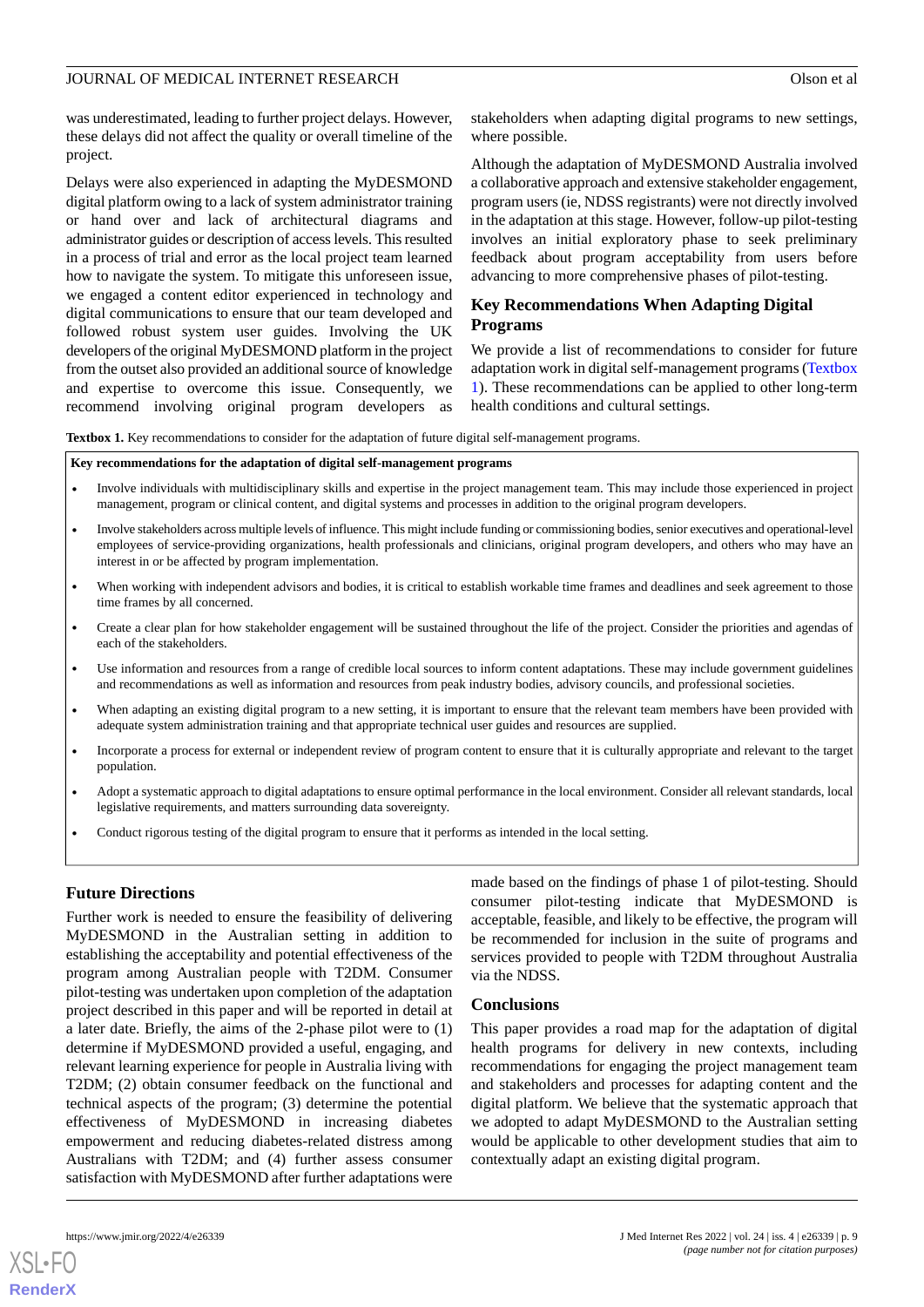## **Acknowledgments**

The original web-based version of the Diabetes Education and Self-Management for Ongoing and Newly Diagnosed program was developed by a multidisciplinary team at the Leicester Diabetes Centre, a leading applied health research unit committed to improving the lives and care of people with diabetes and other long-term conditions. The Leicester Diabetes Centre is a collaboration between the University of Leicester and the University Hospitals of Leicester National Health Service Trust. The authors would like to thank the multidisciplinary team at the Leicester Diabetes Centre for their ongoing support in this project. They also thank the funders of the web-based Diabetes Education and Self-Management for Ongoing and Newly Diagnosed Australia project and the Australian Government Department of Health. Stakeholder engagement was a strength of the work outlined in this paper. The authors would like to thank all stakeholders, including members of the Australian Government Department of Health, National Diabetes Services Scheme, steering committee, project management team, Agent working group, and Medical Education and Scientific Advisory Council, as well as the contributing employees from Diabetes Western Australia and the health professionals involved in the independent review processes. KK, MH, and MJD are supported by the National Institute for Health Research Applied Research Collaboration East Midlands and the National Institute for Health Research Leicester Biomedical Research Centre.

## **Authors' Contributions**

MH led on the underpinning theories and behavior change included in the original web-based version of the Diabetes Education and Self-Management for Ongoing and Newly Diagnosed (MyDESMOND) program. MJD and KK were involved in the development, testing, and evaluation of the Diabetes Education and Self-Management for Ongoing and Newly Diagnosed program and supported the work of MH and The Leicester Diabetes Center in the adaptation and development of MyDESMOND. SC was the project manager of the MyDESMOND project in Australia, CL led the local adaptation of the program content, KW led the local adaptation of the digital platform, and DS was a member of the Agent working group. JO led the development of the manuscript. MH, SC, CL, KW, VM, and NW revised the content and structure of the manuscript. All authors read and approved the final manuscript.

## **Conflicts of Interest**

Diabetes Western Australia (WA) was funded by the Australian Government Department of Health to adapt, pilot, evaluate, and implement the web-based version of the Diabetes Education and Self-Management for Ongoing and Newly Diagnosed program in Australia. The Australian Government Department of Health reviewed a draft of this paper before its submission to the journal; however, the authors retained editorial control over the content of the manuscript. Diabetes WA receives funding from the National Diabetes Services Scheme to deliver diabetes self-management education and support, including the Diabetes Education and Self-Management for Ongoing and Newly Diagnosed program, to people with diabetes in WA and to evaluate education and support programs facilitated nationally through the National Diabetes Services Scheme. The Leicester Diabetes Centre and the Diabetes Research Centre at the University of Leicester receive licensing fees from Diabetes WA to support the implementation of Diabetes Education and Self-Management for Ongoing and Newly Diagnosed programs throughout Australia. DS and CL are employees of Diabetes WA. JO, SC, NW, KW, and VM were employees at Diabetes WA when the work was undertaken. MH is employed by the Diabetes Research Centre, University of Leicester, Leicester, United Kingdom.

## <span id="page-9-6"></span><span id="page-9-0"></span>**Multimedia Appendix 1**

<span id="page-9-1"></span>Stakeholder Engagement Matrix. [[DOCX File , 19 KB](https://jmir.org/api/download?alt_name=jmir_v24i4e26339_app1.docx&filename=096660cc5cb98305755f1a8a913704df.docx)-[Multimedia Appendix 1\]](https://jmir.org/api/download?alt_name=jmir_v24i4e26339_app1.docx&filename=096660cc5cb98305755f1a8a913704df.docx)

#### **References**

- <span id="page-9-2"></span>1. Definition and diagnosis of diabetes mellitus and intermediate hyperglycaemia: report of a WHO/IDF consultation. World Health Organization. 2006. URL: <https://apps.who.int/iris/handle/10665/43588> [accessed 2021-01-03]
- <span id="page-9-3"></span>2. Zhou B, Lu Y, Hajifathalian K, Bentham J, Di Cesare M, Danaei G, et al. Worldwide trends in diabetes since 1980: a pooled analysis of 751 population-based studies with 4.4 million participants. The Lancet 2016;387(10027):1513-1530. [doi: [10.1016/S0140-6736\(16\)00618-8\]](http://dx.doi.org/10.1016/S0140-6736(16)00618-8)
- <span id="page-9-5"></span><span id="page-9-4"></span>3. Sainsbury E, Shi Y, Flack J, Coagiuri S. Burden of diabetes in Australia: it's time for more action. The University of Sydney, Sydney. 2018 Jul. URL: [https://www.sydney.edu.au/content/dam/corporate/documents/faculty-of-medicine-and-health/](https://www.sydney.edu.au/content/dam/corporate/documents/faculty-of-medicine-and-health/research/centres-institutes-groups/burden-of-diabetes-its-time-for-more-action-report.pdf) [research/centres-institutes-groups/burden-of-diabetes-its-time-for-more-action-report.pdf](https://www.sydney.edu.au/content/dam/corporate/documents/faculty-of-medicine-and-health/research/centres-institutes-groups/burden-of-diabetes-its-time-for-more-action-report.pdf) [accessed 2021-02-01]
- 4. Diabetes. World Health Organization. 2020. URL: [https://www.who.int/health-topics/diabetes#tab=tab\\_1](https://www.who.int/health-topics/diabetes#tab=tab_1) [accessed] 2021-01-02]
- 5. Diabetes: web report. Australian Institute of Health and Welfare. 2020. URL: [https://www.aihw.gov.au/reports/diabetes/](https://www.aihw.gov.au/reports/diabetes/diabetes-snapshot/contents/how-many-australians-have-diabetes/type-2-diabetes) [diabetes-snapshot/contents/how-many-australians-have-diabetes/type-2-diabetes](https://www.aihw.gov.au/reports/diabetes/diabetes-snapshot/contents/how-many-australians-have-diabetes/type-2-diabetes) [accessed 2021-01-03]
- 6. Zheng Y, Ley SH, Hu FB. Global aetiology and epidemiology of type 2 diabetes mellitus and its complications. Nat Rev Endocrinol 2018 Feb 8;14(2):88-98. [doi: [10.1038/nrendo.2017.151](http://dx.doi.org/10.1038/nrendo.2017.151)] [Medline: [29219149](http://www.ncbi.nlm.nih.gov/entrez/query.fcgi?cmd=Retrieve&db=PubMed&list_uids=29219149&dopt=Abstract)]

 $XS$ -FO **[RenderX](http://www.renderx.com/)**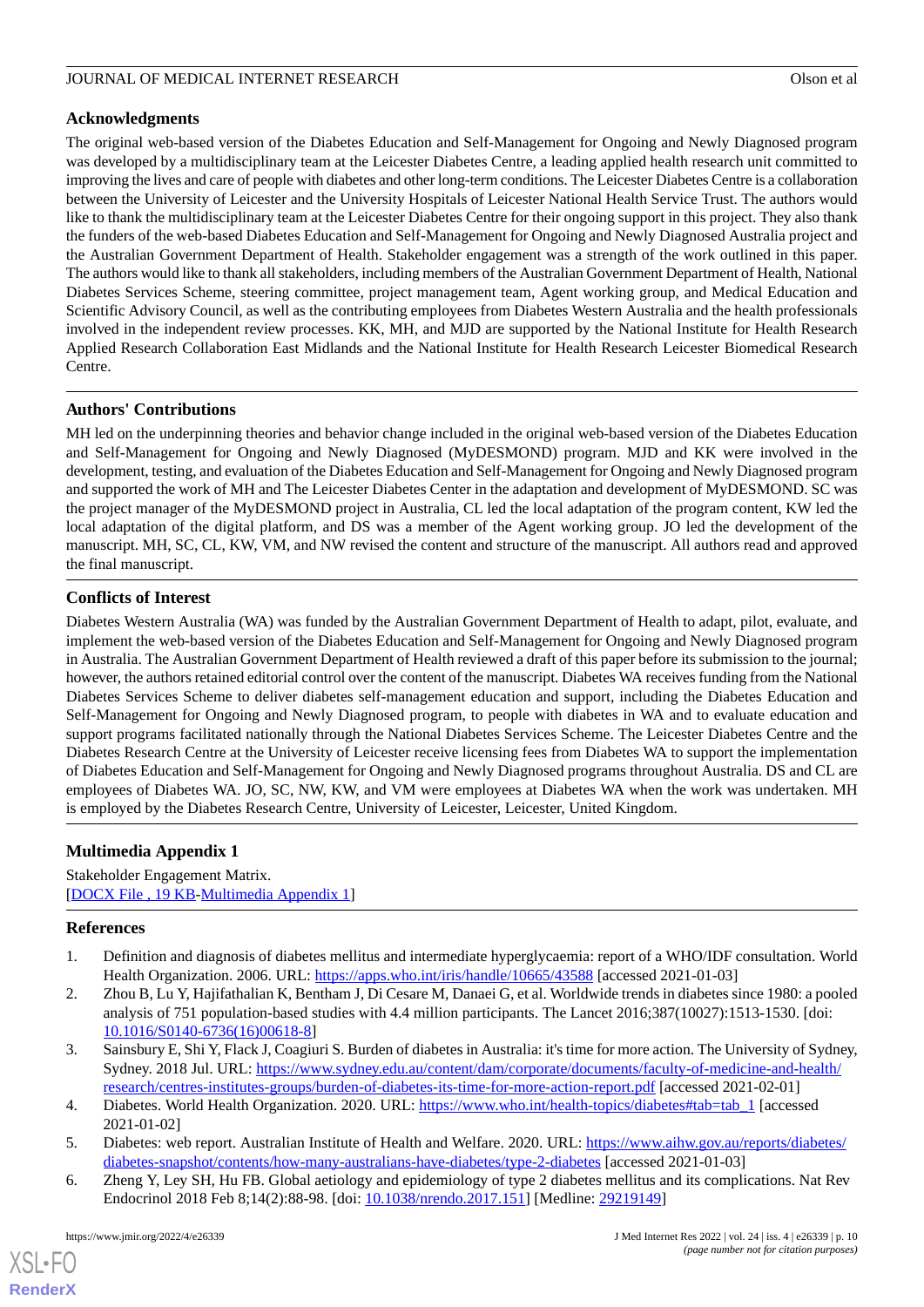- <span id="page-10-0"></span>7. American Association of Diabetes Educators. An effective model of diabetes care and education: revising the AADE7 self-care behaviors. Diabetes Educ 2020 Apr;46(2):139-160. [doi: [10.1177/0145721719894903\]](http://dx.doi.org/10.1177/0145721719894903) [Medline: [31928334\]](http://www.ncbi.nlm.nih.gov/entrez/query.fcgi?cmd=Retrieve&db=PubMed&list_uids=31928334&dopt=Abstract)
- <span id="page-10-1"></span>8. Hermanns N, Ehrmann D, Finke-Groene K, Kulzer B. Trends in diabetes self-management education: where are we coming from and where are we going? A narrative review. Diabet Med 2020 Mar 04;37(3):436-447. [doi: [10.1111/dme.14256\]](http://dx.doi.org/10.1111/dme.14256) [Medline: [32017188](http://www.ncbi.nlm.nih.gov/entrez/query.fcgi?cmd=Retrieve&db=PubMed&list_uids=32017188&dopt=Abstract)]
- <span id="page-10-2"></span>9. Chrvala CA, Sherr D, Lipman RD. Diabetes self-management education for adults with type 2 diabetes mellitus: a systematic review of the effect on glycemic control. Patient Educ Couns 2016 Jun;99(6):926-943 [\[FREE Full text\]](https://linkinghub.elsevier.com/retrieve/pii/S0738-3991(15)30116-6) [doi: [10.1016/j.pec.2015.11.003\]](http://dx.doi.org/10.1016/j.pec.2015.11.003) [Medline: [26658704](http://www.ncbi.nlm.nih.gov/entrez/query.fcgi?cmd=Retrieve&db=PubMed&list_uids=26658704&dopt=Abstract)]
- <span id="page-10-4"></span><span id="page-10-3"></span>10. He X, Li J, Wang B, Yao Q, Li L, Song R, et al. Diabetes self-management education reduces risk of all-cause mortality in type 2 diabetes patients: a systematic review and meta-analysis. Endocrine 2017 Mar;55(3):712-731. [doi: [10.1007/s12020-016-1168-2\]](http://dx.doi.org/10.1007/s12020-016-1168-2) [Medline: [27837440](http://www.ncbi.nlm.nih.gov/entrez/query.fcgi?cmd=Retrieve&db=PubMed&list_uids=27837440&dopt=Abstract)]
- <span id="page-10-5"></span>11. Siegel K, Ali M, Zhou X, Ng B, Jawanda S, Proia K, et al. Cost-effectiveness of interventions to manage diabetes: has the evidence changed since 2008? Diabetes Care 2020 Jul;43(7):1557-1592. [doi: [10.2337/dci20-0017\]](http://dx.doi.org/10.2337/dci20-0017) [Medline: [33534729\]](http://www.ncbi.nlm.nih.gov/entrez/query.fcgi?cmd=Retrieve&db=PubMed&list_uids=33534729&dopt=Abstract)
- <span id="page-10-6"></span>12. Skinner TC, Carey ME, Cradock S, Daly H, Davies MJ, Doherty Y, DESMOND Collaborative. Diabetes Education and Self-Management for Ongoing and Newly Diagnosed (DESMOND): process modelling of pilot study. Patient Educ Couns 2006 Dec;64(1-3):369-377. [doi: [10.1016/j.pec.2006.04.007](http://dx.doi.org/10.1016/j.pec.2006.04.007)] [Medline: [17011154](http://www.ncbi.nlm.nih.gov/entrez/query.fcgi?cmd=Retrieve&db=PubMed&list_uids=17011154&dopt=Abstract)]
- <span id="page-10-7"></span>13. Gillett M, Dallosso HM, Dixon S, Brennan A, Carey ME, Campbell MJ, et al. Delivering the diabetes education and self management for ongoing and newly diagnosed (DESMOND) programme for people with newly diagnosed type 2 diabetes: cost effectiveness analysis. Br Med J 2010 Aug 20;341:c4093 [\[FREE Full text\]](http://europepmc.org/abstract/MED/20729270) [doi: [10.1136/bmj.c4093\]](http://dx.doi.org/10.1136/bmj.c4093) [Medline: [20729270](http://www.ncbi.nlm.nih.gov/entrez/query.fcgi?cmd=Retrieve&db=PubMed&list_uids=20729270&dopt=Abstract)]
- <span id="page-10-8"></span>14. Miller VM, Davies MJ, Etherton-Beer C, McGough S, Schofield D, Jensen JF, et al. Increasing patient activation through diabetes self-management education: outcomes of DESMOND in regional Western Australia. Patient Educ Couns 2020 Apr;103(4):848-853. [doi: [10.1016/j.pec.2019.10.013\]](http://dx.doi.org/10.1016/j.pec.2019.10.013) [Medline: [31676100\]](http://www.ncbi.nlm.nih.gov/entrez/query.fcgi?cmd=Retrieve&db=PubMed&list_uids=31676100&dopt=Abstract)
- <span id="page-10-9"></span>15. Olson J, White B, Mitchell H, Halliday J, Skinner T, Schofield D, et al. The design of an evaluation framework for diabetes self-management education and support programs delivered nationally. BMC Health Serv Res 2022 Jan 09;22(1):46 [\[FREE](https://bmchealthservres.biomedcentral.com/articles/10.1186/s12913-021-07374-4) [Full text\]](https://bmchealthservres.biomedcentral.com/articles/10.1186/s12913-021-07374-4) [doi: [10.1186/s12913-021-07374-4](http://dx.doi.org/10.1186/s12913-021-07374-4)] [Medline: [35000599](http://www.ncbi.nlm.nih.gov/entrez/query.fcgi?cmd=Retrieve&db=PubMed&list_uids=35000599&dopt=Abstract)]
- <span id="page-10-10"></span>16. Quinn LM, Davies MJ, Northern A, Brough C, Schreder S, Stribling B, et al. Use of MyDesmond digital education programme to support self-management in people with type 2 diabetes during the COVID-19 pandemic. Diabet Med 2021 Mar 23;38(3):e14469 [\[FREE Full text\]](http://europepmc.org/abstract/MED/33274489) [doi: [10.1111/dme.14469\]](http://dx.doi.org/10.1111/dme.14469) [Medline: [33274489\]](http://www.ncbi.nlm.nih.gov/entrez/query.fcgi?cmd=Retrieve&db=PubMed&list_uids=33274489&dopt=Abstract)
- <span id="page-10-11"></span>17. Hadjiconstantinou M, Barker MM, Brough C, Schreder S, Northern A, Stribling B, et al. Improved diabetes-related distress and self-efficacy outcomes in a self-management digital programme for people with type 2 diabetes, myDESMOND. Diabet Med 2021 May 15;38(5):e14551. [doi: [10.1111/dme.14551\]](http://dx.doi.org/10.1111/dme.14551) [Medline: [33675068\]](http://www.ncbi.nlm.nih.gov/entrez/query.fcgi?cmd=Retrieve&db=PubMed&list_uids=33675068&dopt=Abstract)
- <span id="page-10-12"></span>18. Sarkar U, Piette J, Gonzales R, Lessler D, Chew L, Reilly B, et al. Preferences for self-management support: findings from a survey of diabetes patients in safety-net health systems. Patient Educ Couns 2008 Jan;70(1):102-110 [\[FREE Full text\]](http://europepmc.org/abstract/MED/17997264) [doi: [10.1016/j.pec.2007.09.008\]](http://dx.doi.org/10.1016/j.pec.2007.09.008) [Medline: [17997264\]](http://www.ncbi.nlm.nih.gov/entrez/query.fcgi?cmd=Retrieve&db=PubMed&list_uids=17997264&dopt=Abstract)
- <span id="page-10-14"></span><span id="page-10-13"></span>19. Hertroijs D, Elissen A, Brouwers M, Hiligsmann M, Schaper N, Ruwaard D. Preferences of people with Type 2 diabetes for diabetes care: a discrete choice experiment. Diabet Med 2020 Nov;37(11):1807-1815 [[FREE Full text](http://europepmc.org/abstract/MED/31001855)] [doi: [10.1111/dme.13969](http://dx.doi.org/10.1111/dme.13969)] [Medline: [31001855](http://www.ncbi.nlm.nih.gov/entrez/query.fcgi?cmd=Retrieve&db=PubMed&list_uids=31001855&dopt=Abstract)]
- <span id="page-10-15"></span>20. Area of Australia - States and Territories. Geoscience Australia. 2021. URL: [https://www.ga.gov.au/scientific-topics/](https://www.ga.gov.au/scientific-topics/national-location-information/dimensions/area-of-australia-states-and-territories) [national-location-information/dimensions/area-of-australia-states-and-territories](https://www.ga.gov.au/scientific-topics/national-location-information/dimensions/area-of-australia-states-and-territories) [accessed 2021-05-06]
- <span id="page-10-16"></span>21. Rural and remote health. Australian Institute of Health and Welfare. 2019. URL: [https://www.aihw.gov.au/reports/](https://www.aihw.gov.au/reports/rural-remote-australians/rural-remote-health/contents/profile-of-rural-and-remote-australians) [rural-remote-australians/rural-remote-health/contents/profile-of-rural-and-remote-australians](https://www.aihw.gov.au/reports/rural-remote-australians/rural-remote-health/contents/profile-of-rural-and-remote-australians) [accessed 2021-06-06]
- <span id="page-10-17"></span>22. Remoteness in Australia - Graphs. PHIDU Torrens University Australia, Sydney. 2020. URL: [https://phidu.torrens.edu.au/](https://phidu.torrens.edu.au/social-health-atlases/graphs) [social-health-atlases/graphs](https://phidu.torrens.edu.au/social-health-atlases/graphs) [accessed 2021-02-03]
- <span id="page-10-18"></span>23. Greenwood DA, Gee PM, Fatkin KJ, Peeples M. A systematic review of reviews evaluating technology-enabled diabetes self-management education and support. J Diabetes Sci Technol 2017 May 31;11(5):1015-1027. [doi: [10.1177/1932296817713506\]](http://dx.doi.org/10.1177/1932296817713506) [Medline: [28560898\]](http://www.ncbi.nlm.nih.gov/entrez/query.fcgi?cmd=Retrieve&db=PubMed&list_uids=28560898&dopt=Abstract)
- <span id="page-10-19"></span>24. Pereira K, Phillips B, Johnson C, Vorderstrasse A. Internet delivered diabetes self-management education: a review. Diabetes Technol Ther 2015 Jan;17(1):55-63. [doi: [10.1089/dia.2014.0155\]](http://dx.doi.org/10.1089/dia.2014.0155) [Medline: [25238257\]](http://www.ncbi.nlm.nih.gov/entrez/query.fcgi?cmd=Retrieve&db=PubMed&list_uids=25238257&dopt=Abstract)
- <span id="page-10-20"></span>25. Hadjiconstantinou M, Byrne J, Bodicoat DH, Robertson N, Eborall H, Khunti K, et al. Do web-based interventions improve well-being in type 2 diabetes? A systematic review and meta-analysis. J Med Internet Res 2016 Oct 21;18(10):e270 [\[FREE](http://www.jmir.org/2016/10/e270/) [Full text\]](http://www.jmir.org/2016/10/e270/) [doi: [10.2196/jmir.5991](http://dx.doi.org/10.2196/jmir.5991)] [Medline: [27769955\]](http://www.ncbi.nlm.nih.gov/entrez/query.fcgi?cmd=Retrieve&db=PubMed&list_uids=27769955&dopt=Abstract)
- <span id="page-10-21"></span>26. Hadjiconstantinou M, Schreder S, Brough C, Northern A, Stribling B, Khunti K, et al. Using intervention mapping to develop a digital self-management program for people with type 2 diabetes: tutorial on MyDESMOND. J Med Internet Res 2020 May 11;22(5):e17316 [[FREE Full text](https://www.jmir.org/2020/5/e17316/)] [doi: [10.2196/17316\]](http://dx.doi.org/10.2196/17316) [Medline: [32391797\]](http://www.ncbi.nlm.nih.gov/entrez/query.fcgi?cmd=Retrieve&db=PubMed&list_uids=32391797&dopt=Abstract)
- 27. Eldredge LK, Markham CM, Ruiter RA, Fernandez ME, Kok G, Parcel GS. Planning Health Promotion Programs: An Intervention Mapping Approach. San Francisco: John Wiley & Sons; 2016.
- 28. Newly diagnosed and foundation: educator manual and curriculum [training manual]. In: DESMOND Australia. Perth: Diabetes WA; 2015.

[XSL](http://www.w3.org/Style/XSL)•FO **[RenderX](http://www.renderx.com/)**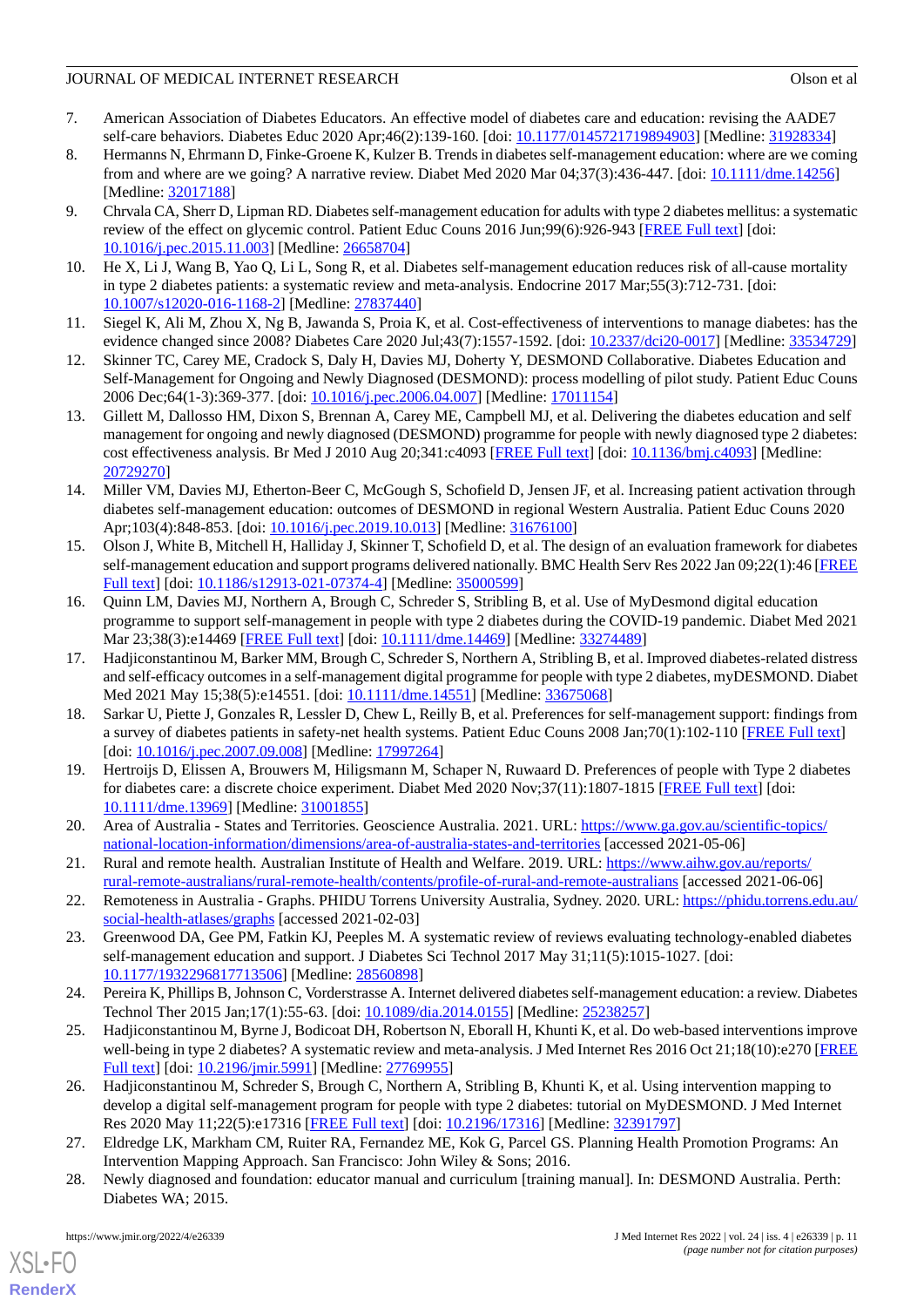- <span id="page-11-0"></span>29. General practice management of type 2 diabetes. Royal Australian College of General Practitioners. 2016. URL: [https:/](https://www.racgp.org.au/FSDEDEV/media/documents/Clinical%20Resources/Guidelines/Diabetes/General-practice-management-of-type-2-diabetes_1.pdf) [/www.racgp.org.au/FSDEDEV/media/documents/Clinical%20Resources/Guidelines/Diabetes/](https://www.racgp.org.au/FSDEDEV/media/documents/Clinical%20Resources/Guidelines/Diabetes/General-practice-management-of-type-2-diabetes_1.pdf) [General-practice-management-of-type-2-diabetes\\_1.pdf](https://www.racgp.org.au/FSDEDEV/media/documents/Clinical%20Resources/Guidelines/Diabetes/General-practice-management-of-type-2-diabetes_1.pdf) [accessed 2021-06-02]
- <span id="page-11-2"></span><span id="page-11-1"></span>30. Medications for type 2 diabetes fact sheet. National Diabetes Services Scheme. 2020. URL: [https://www.ndss.com.au/](https://www.ndss.com.au/about-diabetes/resources/find-a-resource/medications-for-type-2-diabetes-fact-sheet/) [about-diabetes/resources/find-a-resource/medications-for-type-2-diabetes-fact-sheet/](https://www.ndss.com.au/about-diabetes/resources/find-a-resource/medications-for-type-2-diabetes-fact-sheet/) [accessed 2021-02-03]
- <span id="page-11-3"></span>31. Australian dietary guidelines. Department of Health, Australian Government. 2015. URL:<https://www.eatforhealth.gov.au/> [accessed 2021-06-05]
- <span id="page-11-4"></span>32. Australia's physical activity and sedentary behaviour guidelines and the Australian 24-hour movement guidelines. Department of Health, Australian Government. 2019. URL: [https://www1.health.gov.au/internet/main/publishing.nsf/Content/](https://www1.health.gov.au/internet/main/publishing.nsf/Content/health-pubhlth-strateg-phys-act-guidelines) [health-pubhlth-strateg-phys-act-guidelines](https://www1.health.gov.au/internet/main/publishing.nsf/Content/health-pubhlth-strateg-phys-act-guidelines) [accessed 2021-05-18]
- <span id="page-11-5"></span>33. Hordern MD, Dunstan DW, Prins JB, Baker MK, Singh MA, Coombes JS. Exercise prescription for patients with type 2 diabetes and pre-diabetes: a position statement from Exercise and Sport Science Australia. J Sci Med Sport 2012 Jan;15(1):25-31. [doi: [10.1016/j.jsams.2011.04.005\]](http://dx.doi.org/10.1016/j.jsams.2011.04.005) [Medline: [21621458](http://www.ncbi.nlm.nih.gov/entrez/query.fcgi?cmd=Retrieve&db=PubMed&list_uids=21621458&dopt=Abstract)]
- <span id="page-11-6"></span>34. National Diabetes Services Scheme. Diabetes Australia. 2020. URL:<https://www.ndss.com.au/> [accessed 2021-06-01]
- <span id="page-11-8"></span><span id="page-11-7"></span>35. Heart Foundation. National Heart Foundation of Australia. 2019. URL: <https://www.heartfoundation.org.au/> [accessed 2021-07-15]
- <span id="page-11-9"></span>36. Nutrition Austalia. The Australian Nutrition Foundation. 2020. URL:<https://nutritionaustralia.org/> [accessed 2021-04-12]
- 37. National Diabetes Services Scheme. Readability Checklist. Canberra: Diabetes Australia; 2015.
- <span id="page-11-10"></span>38. Kincaid J, Fishburne JR, Rogers R, Chissom B. Derivation of new readability formulas (automated readability index, Fog count and Flesch reading ease formula) for navy enlisted personnel. Naval Technical Training Command Millington TN Research Branch. 1975. URL: <https://apps.dtic.mil/sti/citations/ADA006655> [accessed 2021-02-03]
- <span id="page-11-11"></span>39. Wang L, Miller MJ, Schmitt MR, Wen FK. Assessing readability formula differences with written health information materials: application, results, and recommendations. Res Social Adm Pharm 2013 Sep;9(5):503-516. [doi: [10.1016/j.sapharm.2012.05.009\]](http://dx.doi.org/10.1016/j.sapharm.2012.05.009) [Medline: [22835706](http://www.ncbi.nlm.nih.gov/entrez/query.fcgi?cmd=Retrieve&db=PubMed&list_uids=22835706&dopt=Abstract)]
- <span id="page-11-12"></span>40. Office support: get you document's readability and level statistics. Microsoft. 2020. URL: [https://support.microsoft.com/](https://support.microsoft.com/en-us/office/get-your-document-s-readability-and-level-statistics-85b4969e-e80a-4777-8dd3-f7fc3c8b3fd2) [en-us/office/get-your-document-s-readability-and-level-statistics-85b4969e-e80a-4777-8dd3-f7fc3c8b3fd2](https://support.microsoft.com/en-us/office/get-your-document-s-readability-and-level-statistics-85b4969e-e80a-4777-8dd3-f7fc3c8b3fd2) [accessed 2021-06-06]
- <span id="page-11-14"></span><span id="page-11-13"></span>41. Ruparelia NB. Software development lifecycle models. SIGSOFT Softw Eng Notes 2010 May 11;35(3):8-13. [doi: [10.1145/1764810.1764814](http://dx.doi.org/10.1145/1764810.1764814)]
- <span id="page-11-15"></span>42. Swanson M, Hash J, Bowen P. Guide for developing security plans for federal information systems. National Institute of Standards and Technology. 2006. URL:<https://csrc.nist.gov/publications/detail/sp/800-18/rev-1/final> [accessed 2021-12-01]
- <span id="page-11-16"></span>43. Protective security policy framework. Attorney-General's Department, Australian Government. 2020. URL: [https://www.](https://www.protectivesecurity.gov.au) [protectivesecurity.gov.au](https://www.protectivesecurity.gov.au) [accessed 2021-04-25]
- <span id="page-11-17"></span>44. Privacy Act. Attorney-General's Department, Australian Government. 1988. URL: [https://www.ag.gov.au/](https://www.ag.gov.au/rights-and-protections/privacy) [rights-and-protections/privacy](https://www.ag.gov.au/rights-and-protections/privacy) [accessed 2021-05-30]
- <span id="page-11-18"></span>45. Australian privacy principles. Office of the Australian Information Commissioner. 2020. URL: [https://www.oaic.gov.au/](https://www.oaic.gov.au/privacy/australian-privacy-principles) [privacy/australian-privacy-principles](https://www.oaic.gov.au/privacy/australian-privacy-principles) [accessed 2021-06-01]
- <span id="page-11-19"></span>46. Handschuh H. SHA-0, SHA-1, SHA-2 (Secure Hash Algorithm). In: Encyclopedia of Cryptography and Security. Boston, MA: Springer US; 2011:1190-1193.
- <span id="page-11-21"></span><span id="page-11-20"></span>47. Irion K. Government cloud computing and national data sovereignty. Policy Internet 2013 Jan 23;4(3-4):40-71 [[FREE Full](https://doi.org/10.1002/poi3.10) [text](https://doi.org/10.1002/poi3.10)] [doi: [10.1002/poi3.10](http://dx.doi.org/10.1002/poi3.10)]
- 48. Ylonen T, Lonvick C. The Secure Shell (SSH) protocol architecture. Cisco Systems, Inc. 2006. URL: [https://www.hjp.at/](https://www.hjp.at/doc/rfc/rfc4251.html) [doc/rfc/rfc4251.html](https://www.hjp.at/doc/rfc/rfc4251.html) [accessed 2021-11-10]
- <span id="page-11-22"></span>49. Card JJ, Solomon J, Cunningham SD. How to adapt effective programs for use in new contexts. Health Promot Pract 2011 Jan;12(1):25-35. [doi: [10.1177/1524839909348592](http://dx.doi.org/10.1177/1524839909348592)] [Medline: [19858321\]](http://www.ncbi.nlm.nih.gov/entrez/query.fcgi?cmd=Retrieve&db=PubMed&list_uids=19858321&dopt=Abstract)
- <span id="page-11-23"></span>50. Movsisyan A, Arnold L, Evans R, Hallingberg B, Moore G, O'Cathain A, et al. Adapting evidence-informed complex population health interventions for new contexts: a systematic review of guidance. Implement Sci 2019 Dec 17;14(1):105 [[FREE Full text](https://implementationscience.biomedcentral.com/articles/10.1186/s13012-019-0956-5)] [doi: [10.1186/s13012-019-0956-5\]](http://dx.doi.org/10.1186/s13012-019-0956-5) [Medline: [31847920](http://www.ncbi.nlm.nih.gov/entrez/query.fcgi?cmd=Retrieve&db=PubMed&list_uids=31847920&dopt=Abstract)]
- <span id="page-11-24"></span>51. Byrne M, McSharry J, Meade O, Lavoie KL, Bacon SL. An international, Delphi consensus study to identify priorities for methodological research in behavioral trials in health research. Trials 2020 Mar 23;21(1):292 [\[FREE Full text\]](https://trialsjournal.biomedcentral.com/articles/10.1186/s13063-020-04235-z) [doi: [10.1186/s13063-020-04235-z](http://dx.doi.org/10.1186/s13063-020-04235-z)] [Medline: [32293510\]](http://www.ncbi.nlm.nih.gov/entrez/query.fcgi?cmd=Retrieve&db=PubMed&list_uids=32293510&dopt=Abstract)
- 52. Zhao F, Suhonen R, Koskinen S, Leino-Kilpi H. Theory-based self-management educational interventions on patients with type 2 diabetes: a systematic review and meta-analysis of randomized controlled trials. J Adv Nurs 2017 Apr;73(4):812-833 [[FREE Full text](https://doi.org/10.1111/jan.13163)] [doi: [10.1111/jan.13163](http://dx.doi.org/10.1111/jan.13163)] [Medline: [27681948](http://www.ncbi.nlm.nih.gov/entrez/query.fcgi?cmd=Retrieve&db=PubMed&list_uids=27681948&dopt=Abstract)]
- 53. Arigo D, Jake-Schoffman DE, Wolin K, Beckjord E, Hekler EB, Pagoto SL. The history and future of digital health in the field of behavioral medicine. J Behav Med 2019 Feb;42(1):67-83. [doi: [10.1007/s10865-018-9966-z\]](http://dx.doi.org/10.1007/s10865-018-9966-z) [Medline: [30825090](http://www.ncbi.nlm.nih.gov/entrez/query.fcgi?cmd=Retrieve&db=PubMed&list_uids=30825090&dopt=Abstract)]

[XSL](http://www.w3.org/Style/XSL)•FO **[RenderX](http://www.renderx.com/)**